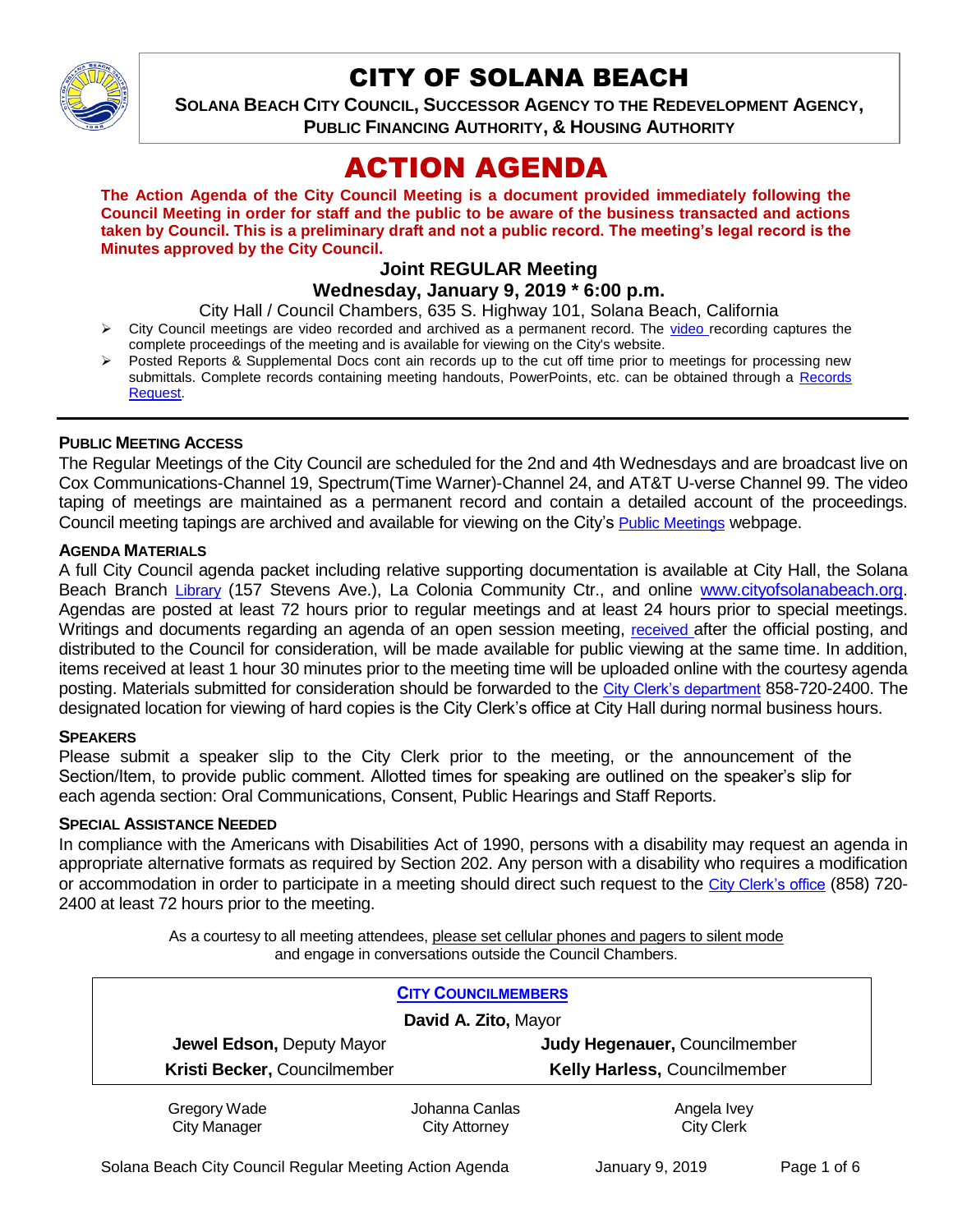## SPEAKERS:

Please submit your speaker slip to the City Clerk prior to the meeting or the announcement of the Item. Allotted times for speaking are outlined on the speaker's slip for Oral Communications, Consent, Public Hearings and Staff Reports.

#### READING OF ORDINANCES AND RESOLUTIONS:

Pursuant to [Solana Beach Municipal Code](mailto:https://www.codepublishing.com/CA/SolanaBeach/) Section 2.04.460, at the time of introduction or adoption of an ordinance or adoption of a resolution, the same shall not be read in full unless after the reading of the title, further reading is requested by a member of the Council. If any Councilmember so requests, the ordinance or resolution shall be read in full. In the absence of such a request, this section shall constitute a waiver by the council of such reading.

# **CALL TO ORDER AND ROLL CALL:**

**CLOSED SESSION REPORT:** (when applicable)

# **FLAG SALUTE:**

## **APPROVAL OF AGENDA: COUNCIL ACTION: Approved 5/0**

## **ORAL COMMUNICATIONS:**

This portion of the agenda provides an opportunity for members of the public to address the City Council on items relating to City business and not appearing on today's agenda by submitting a speaker slip (located on the back table) to the City Clerk. Comments relating to items on this evening's agenda are taken at the time the items are heard. Pursuant to the Brown Act, no action shall be taken by the City Council on public comment items. Council may refer items to the City Manager for placement on a future agenda. The maximum time allotted for each presentation is THREE MINUTES (SBMC 2.04.190). Please be aware of the timer light on the Council Dais.

#### **COUNCIL COMMUNITY ANNOUNCEMENTS / COMMENTARY:**

*An opportunity for City Council to make brief announcements or report on their activities. These items are not agendized for official City business with no action or substantive discussion.* 

# **A. CONSENT CALENDAR:** (Action Items) (A.1. - A.4.)

Items listed on the Consent Calendar are to be acted in a single action of the City Council unless pulled for discussion. Any member of the public may address the City Council on an item of concern by submitting to the City Clerk a speaker slip (located on the back table) before the Consent Calendar is addressed. Those items removed from the Consent Calendar by a member of the Council will be trailed to the end of the agenda, while Consent Calendar items removed by the public will be discussed immediately after approval of the Consent Calendar.

# **A.1. Register Of Demands.** (File 0300-30)

Recommendation: That the City Council

1. Ratify the list of demands for November 24 – December 14, 2018.

[Item A.1. Report \(click here\)](https://solanabeach.govoffice3.com/vertical/Sites/%7B840804C2-F869-4904-9AE3-720581350CE7%7D/uploads/Item_A.1._Report_(click_here)_01-09-19.PDF) 

*Posted Reports & Supplemental Docs contain records up to the cut off time, prior to the start of the meeting, for processing new submittals. The final official record containing handouts, PowerPoints, etc. can be obtained through a Records Request to the City Clerk's Office.* **COUNCIL ACTION: Approved 5/0**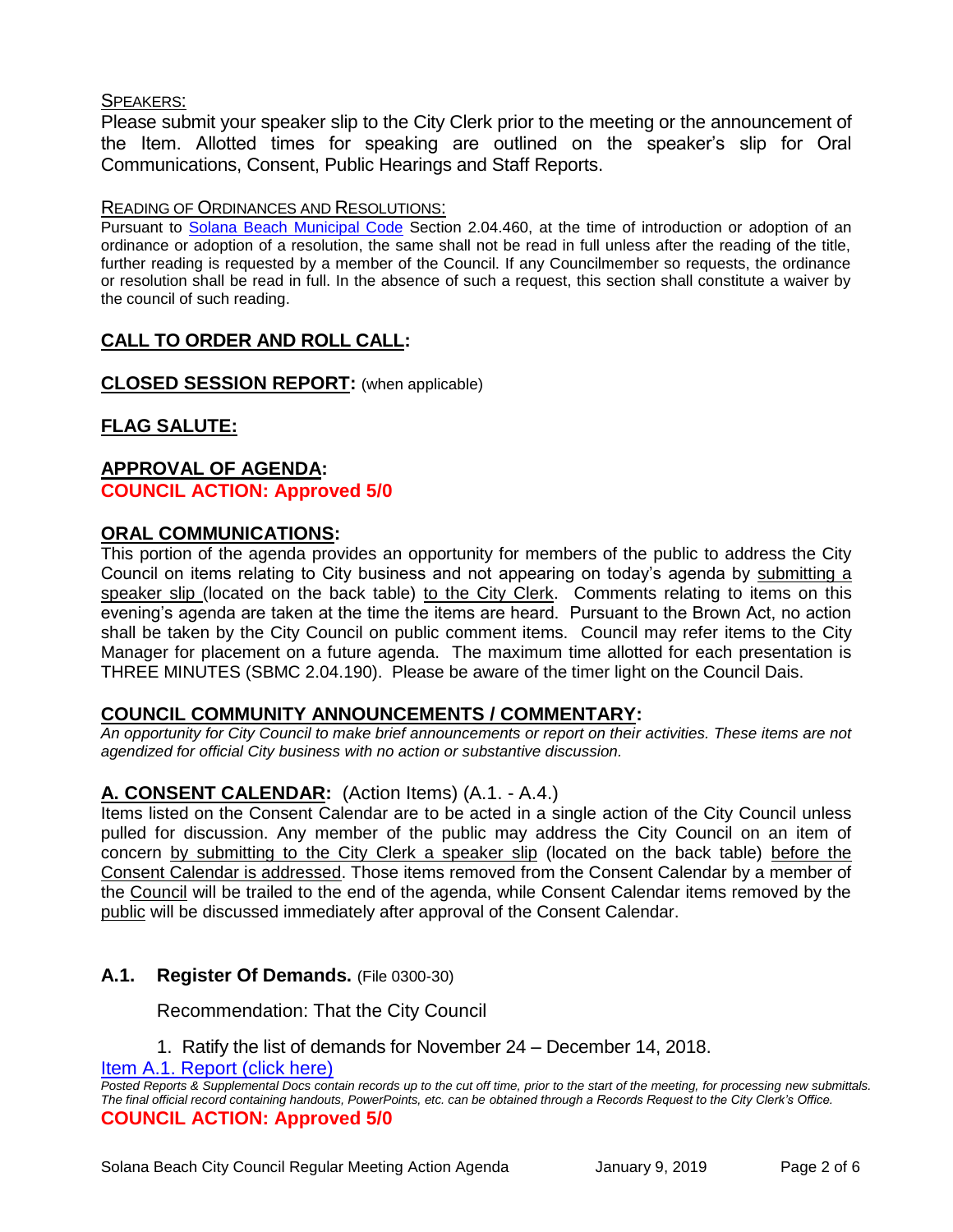# **A.2. General Fund Adopted Budget for Fiscal Year 2018-2019 Changes.** (File 0330-30)

Recommendation: That the City Council

1. Receive the report listing changes made to the Fiscal Year 2018-2019 General Fund Adopted Budget.

[Item A.2. Report \(click here\)](https://solanabeach.govoffice3.com/vertical/Sites/%7B840804C2-F869-4904-9AE3-720581350CE7%7D/uploads/Item_A.2._Report_(click_here)_01-09-19.PDF) 

*Posted Reports & Supplemental Docs contain records up to the cut off time, prior to the start of the meeting, for processing new submittals. The final official record containing handouts, PowerPoints, etc. can be obtained through a Records Request to the City Clerk's Office.* **COUNCIL ACTION: Approved 5/0**

# **A.3. 2019 City Council Meeting Schedule Planning.** (File 0410-05)

Recommendation: That the City Council

1. Review, edit, and/or approve a 2019 interim Council Meeting schedule with proposed cancellations and/or additional meetings.

## Item A.3. Report (click here)

*Posted Reports & Supplemental Docs contain records up to the cut off time, prior to the start of the meeting, for processing new submittals. The final official record containing handouts, PowerPoints, etc. can be obtained through a Records Request to the City Clerk's Office.* **COUNCIL ACTION: Approved 5/0**

# **A.4. Successor Agency's (SA) Administrative Budget the Recognized Obligation**  Payment Schedule (ROPS). (File 0115-30)

Recommendation: That the Successor Agency:

- 1. Receive the Successor Agency's enforceable obligations payment information and administrative budget for the period July 1, 2019 to June 30, 2020.
- 2. Adopt **Resolution SA-022** approving the SA Administrative Budget for July 1, 2019 to June 30, 2020.
- 3. Adopt **Resolution SA-023** approving the ROPS 19-20 for July 1, 2019 to June 30, 2020.

#### [Item A.4. Report \(click here\)](https://solanabeach.govoffice3.com/vertical/Sites/%7B840804C2-F869-4904-9AE3-720581350CE7%7D/uploads/Item_A.4._Report_(click_here)_01-09-19.PDF)

*Posted Reports & Supplemental Docs contain records up to the cut off time, prior to the start of the meeting, for processing new submittals. The final official record containing handouts, PowerPoints, etc. can be obtained through a Records Request to the City Clerk's Office.* **COUNCIL ACTION: Approved 5/0**

# **B. PUBLIC HEARINGS:** (B.1.)

This portion of the agenda provides citizens an opportunity to express their views on a specific issue as required by law after proper noticing by submitting a speaker slip (located on the back table) to the City Clerk. After considering all of the evidence, including written materials and oral testimony, the City Council must make a decision supported by findings and the findings must be supported by substantial evidence in the record. An applicant or designee(s) for a private development/business project, for which the public hearing is being held, is allotted a total of fifteen minutes to speak, as per SBMC 2.04.210. A portion of the fifteen minutes may be saved to respond to those who speak in opposition. All other speakers have three minutes each. Please be aware of the timer light on the Council Dais.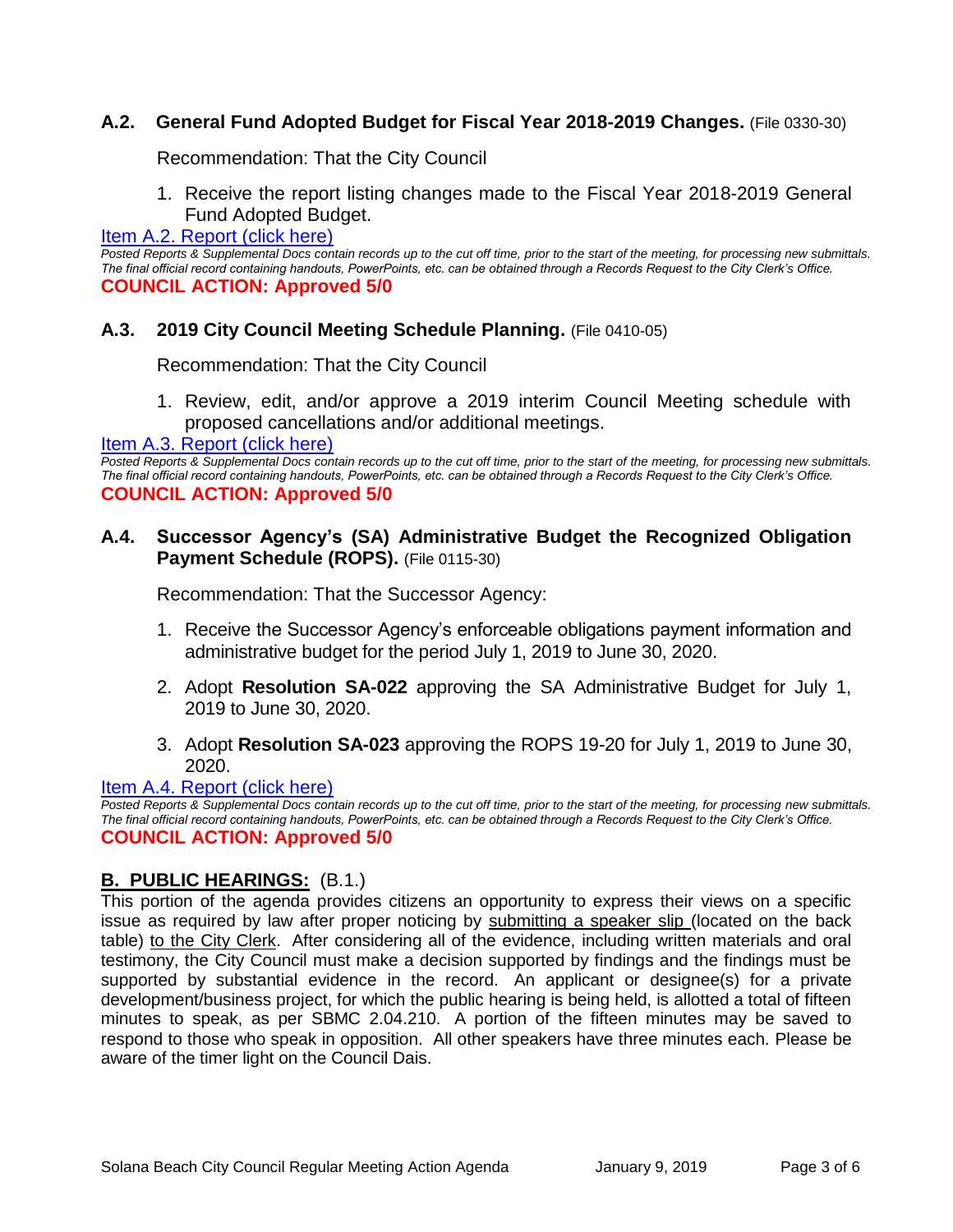# **B.1. Public Hearing: 657 Marsolan Ave., Applicant: Scott Williams, Case 17-18-14, APN 298-321-07.** (File 0600-40)

The proposed project meets the minimum objective requirements under the SBMC, is consistent with the General Plan and may be found, as conditioned, to meet the discretionary findings required as discussed in this report to approve a DRP and administratively issue a SDP. Therefore, Staff recommends that the City Council:

- 1. Conduct the Public Hearing: Open the Public Hearing, Report Council Disclosures, Receive Public Testimony, Close the Public Hearing;
- 2. Find the project exempt from the California Environmental Quality Act pursuant to Section 15303 of the State CEQA Guidelines; and
- 3. If the City Council makes the requisite findings and approves the project, adopt **Resolution 2019-001** conditionally approving a DRP and an administrative SDP to construct a new second-story accessory dwelling unit (ADU) to an existing singlestory, single-family residence with an attached two car garage at 657 Marsolan Avenue.

#### [Item B.1. Report \(click here\)](https://solanabeach.govoffice3.com/vertical/Sites/%7B840804C2-F869-4904-9AE3-720581350CE7%7D/uploads/Item_B.1._Report_(click_here)_01-09-19.PDF)

*Posted Reports & Supplemental Docs contain records up to the cut off time, prior to the start of the meeting, for processing new submittals. The final official record containing handouts, PowerPoints, etc. can be obtained through a Records Request to the City Clerk's Office.* **COUNCIL ACTION: Approved 5/0 with modifications.**

# **C. STAFF REPORTS**: (C.1. - C.2.)

*Submit speaker slips to the City Clerk.*

# **C.1. Procurement by the Solana Energy Alliance of Greenhouse Gas (GHG) Free Resources for 2019 – 2021.** (File 1010-40)

Recommendation: That the City Council

1. Adopt **Resolution 2019-004** approving the execution of a 3-year (36-month) agreement for GHG-free energy and authorizing the City Manager to execute the appropriate documents.

[Item C.1. Report \(click here\)](https://solanabeach.govoffice3.com/vertical/Sites/%7B840804C2-F869-4904-9AE3-720581350CE7%7D/uploads/Item_C.1._Report_(click_here)_01-09-19.PDF) 

[Item C.1. Supplemental Docs \(updated 1-8-19\)](https://solanabeach.govoffice3.com/vertical/Sites/%7B840804C2-F869-4904-9AE3-720581350CE7%7D/uploads/Item_C.1._Supplemental_Docs_(updated_1-8-19).pdf) 

*Posted Reports & Supplemental Docs contain records up to the cut off time, prior to the start of the meeting, for processing new submittals. The final official record containing handouts, PowerPoints, etc. can be obtained through a Records Request to the City Clerk's Office.* **COUNCIL ACTION: Approved 5/0 with modifications.**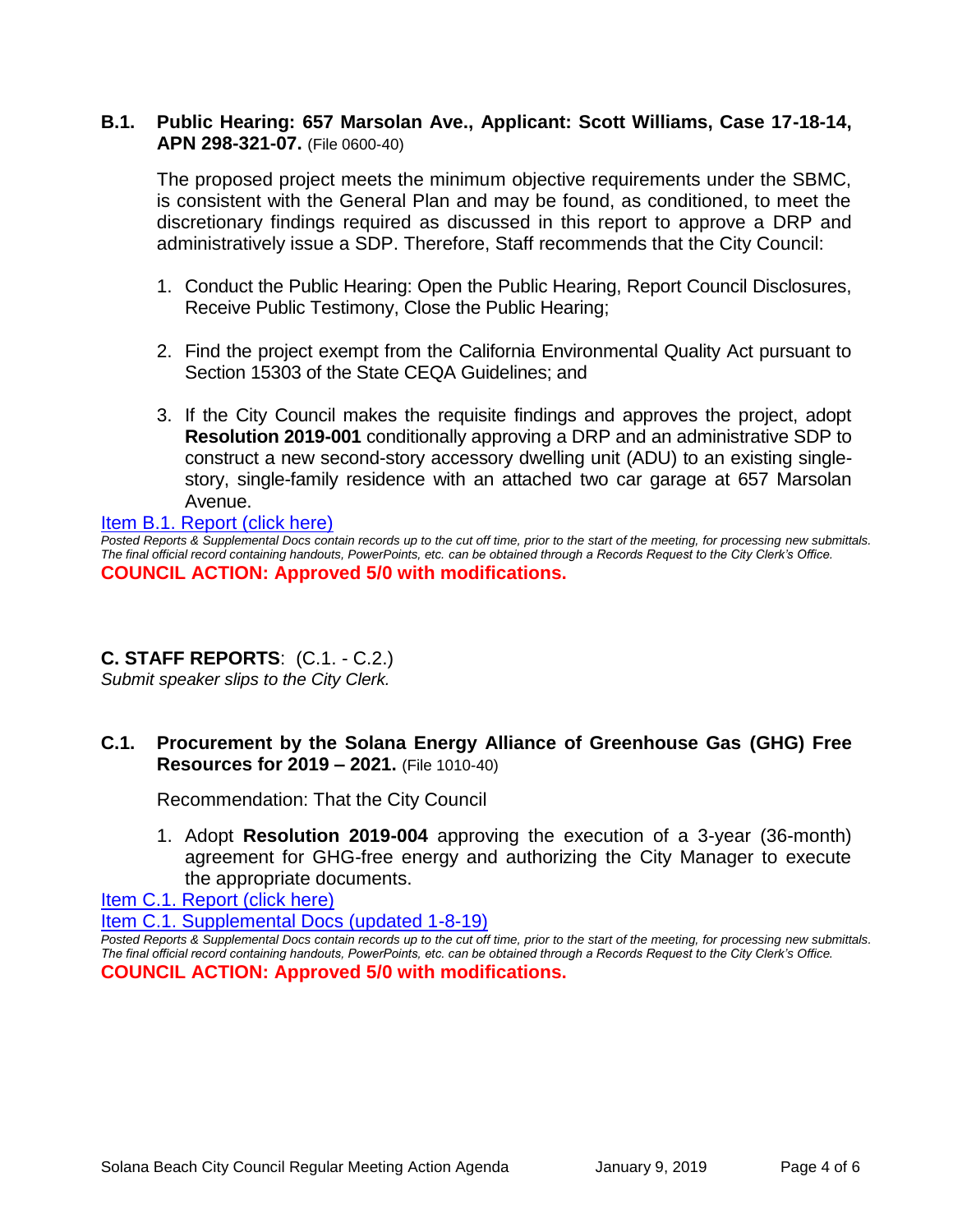# **C.2. Council Boards, Committees, & Commissions Appointments.** (File 0410-05)

Recommendation: That the City Council

- 1. Review the Regional Boards/Commissions/Committees to:
	- a. Determine the City Selection Committee 2019 annual term appointment.
	- b. Make new or re-appointments to all other agencies for new two-year terms.
- 2. Review Council Standing Committees and make appointments for a new two-year term.

#### [Item C.2. Report \(click here\)](https://solanabeach.govoffice3.com/vertical/Sites/%7B840804C2-F869-4904-9AE3-720581350CE7%7D/uploads/Item_C.2._Report_(click_here)_01-09-19.PDF)

*Posted Reports & Supplemental Docs contain records up to the cut off time, prior to the start of the meeting, for processing new submittals. The final official record containing handouts, PowerPoints, etc. can be obtained through a Records Request to the City Clerk's Office.* **COUNCIL ACTION: Approved 5/0 to make the following appointments for 2-year terms:** 

| <b>Regional Board/Committee/Commission</b>                 | <b>Primary Member(s)</b> | Alternate(s)           |
|------------------------------------------------------------|--------------------------|------------------------|
| <b>City Selection Committee</b>                            | Edson                    | Zito                   |
| CSA 17 - County Service Area                               | <b>Harless</b>           | Edson                  |
| Escondido Creek Watershed Alliance (ECWA)                  | Becker / Staff           | no alternate           |
| League Ca. Cities Exec. Committee (SD County division)     | <b>Becker</b>            | <b>Harless</b>         |
| League Ca. Cities Legislative Subcommittee                 | <b>Harless</b>           | <b>Becker</b>          |
| League of Ca. Cities Coastal Cities Group                  | <b>Becker</b>            | <b>Harless</b>         |
| North County Dispatch JPA                                  | <b>Harless</b>           | <b>Becker</b>          |
| <b>North County Transit District</b>                       | Edson                    | <b>Becker</b>          |
| Regional Solid Waste Assoc.                                | Hegenauer                | <b>Becker</b>          |
| <b>SANDAG Board of Directors</b>                           | Zito                     | Edson (1st alternate)  |
|                                                            |                          | Becker (2nd alternate) |
| <b>SANDAG - Shoreline Preservation Working Group</b>       | Hegenauer                | Zito                   |
| San Dieguito River Valley JPA                              | Hegenauer                | Zito                   |
| San Elijo JPA                                              | Zito / Becker            | City Manager           |
| 22nd District Agricultural Association Community Relations | Edson / Harless          | n/a                    |

**COUNCIL ACTION: Approved 5/0** to the above 2-year appointments.

| <b>Council Standing Committees</b>                                | <b>Primary Members</b> |
|-------------------------------------------------------------------|------------------------|
| <b>Business Liaison</b>                                           | Zito / Edson           |
| Highway 101/Cedros Avenue Development Committee                   | Edson / Becker         |
| Fire Department Management Governance & Organizational Evaluation | Harless / Hegenauer    |
| Parks and Recreation                                              | Zito / Harless         |
| <b>Public Arts</b>                                                | Edson / Hegenauer      |
| <b>School Relations</b>                                           | Hegenauer / Harless    |
| Solana Beach - Del Mar Relations                                  | Zito / Edson           |

| <b>Council Serving on Citizen Commission</b> | <b>Primary Members</b> |
|----------------------------------------------|------------------------|
| Climate Action Commission                    | Hegenauer / Becker     |

**COUNCIL ACTION: Approved 5/0** to the above 2-year appointments.

#### **Interstate-5 Construction**

**COUNCIL ACTION: Approved 5/0** to disband this Committee.